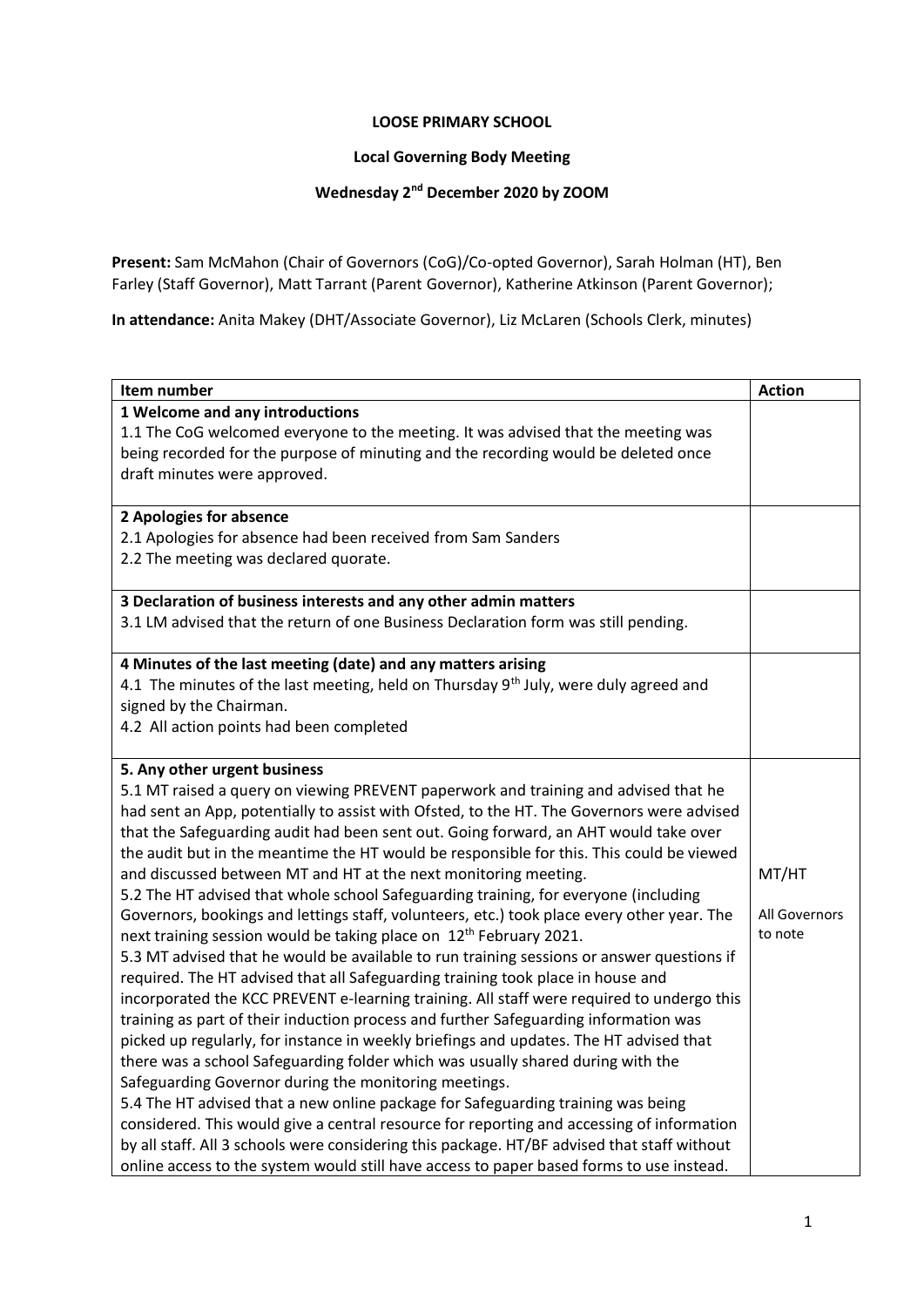| <b>6 Update on Trust matters</b>                                                                                                                                              |           |  |                                                                                       |  |
|-------------------------------------------------------------------------------------------------------------------------------------------------------------------------------|-----------|--|---------------------------------------------------------------------------------------|--|
| 6.1 The draft minutes of 7 <sup>th</sup> October were duly noted and signed by the CoG                                                                                        |           |  |                                                                                       |  |
| 6.2 The CoG advised that CoGs no longer attend TB meetings and asked the HT to update                                                                                         |           |  |                                                                                       |  |
| from the last meeting. Currently HTs meet with some of the Trust Board members each                                                                                           |           |  |                                                                                       |  |
| week and feed into decision making/information at these meetings. The HT outlined that                                                                                        |           |  |                                                                                       |  |
| the role of a Governor in an academy is different to that of a maintained school both in                                                                                      |           |  |                                                                                       |  |
| terms of decision making and overall responsibility. The Trust oversaw the best interest                                                                                      |           |  |                                                                                       |  |
| of all schools collectively, however, the role of a Governor would always be important in                                                                                     |           |  |                                                                                       |  |
| ensuring the best interests of their own school at all times.                                                                                                                 |           |  |                                                                                       |  |
| 6.3 LM confirmed that the Trust Board AGM would be taking place on Wednesday 9 <sup>th</sup><br>December 2020. The HT outlined that all Governors would be welcome to attend. |           |  |                                                                                       |  |
|                                                                                                                                                                               |           |  | 6.4 The HT advised that each Leader in each of the three schools had an area of Trust |  |
| responsibility. AMs responsibility was that of Inclusion but who would take this forward                                                                                      |           |  |                                                                                       |  |
| was currently unknown. The HT advised that she would take this forward to the TB. AM                                                                                          | HT action |  |                                                                                       |  |
| advised that she had also contacted the Trust in regards to this but with no response to                                                                                      |           |  |                                                                                       |  |
| date. The SEN policy has been completed and submitted in advance of due date.                                                                                                 |           |  |                                                                                       |  |
| HT advised that her Trust responsibility was for Early Years and Safeguarding.                                                                                                |           |  |                                                                                       |  |
|                                                                                                                                                                               |           |  |                                                                                       |  |
| <b>7 Trust policies</b>                                                                                                                                                       |           |  |                                                                                       |  |
| 7.1 The following policies, approved by The Trust board meeting of $7th$ October, were                                                                                        |           |  |                                                                                       |  |
| duly noted by the Governors:                                                                                                                                                  |           |  |                                                                                       |  |
| Safeguarding/Keeping Children Safe In Education                                                                                                                               |           |  |                                                                                       |  |
| Managing Allegations against Staff<br>$\bullet$                                                                                                                               |           |  |                                                                                       |  |
| <b>Risk Register</b><br>$\bullet$                                                                                                                                             |           |  |                                                                                       |  |
| <b>Online Safety Policy</b><br>$\bullet$                                                                                                                                      |           |  |                                                                                       |  |
| <b>Charging and Remissions</b><br>$\bullet$                                                                                                                                   |           |  |                                                                                       |  |
| Pay & Reward<br>$\bullet$                                                                                                                                                     |           |  |                                                                                       |  |
| GDPR-Data breach Action Plan<br>$\bullet$                                                                                                                                     |           |  |                                                                                       |  |
| Finance<br>$\bullet$                                                                                                                                                          |           |  |                                                                                       |  |
| 8 School strategic matters                                                                                                                                                    |           |  |                                                                                       |  |
| <b>Headteachers report</b>                                                                                                                                                    |           |  |                                                                                       |  |
| <b>Staffing Update</b>                                                                                                                                                        |           |  |                                                                                       |  |
| 8.1 The HT advised that AM would be leaving LPS after 17 years and she thanked AM for                                                                                         |           |  |                                                                                       |  |
| her massive contribution and support during that time. After consultation with the TB it                                                                                      |           |  |                                                                                       |  |
| had been agreed to restructure the Leadership Team and a further AHT had been                                                                                                 |           |  |                                                                                       |  |
| recruited.                                                                                                                                                                    |           |  |                                                                                       |  |
| 8.2 Further details in the Confidential Annex for Governors                                                                                                                   |           |  |                                                                                       |  |
| 8.3 Going forward it may be that the school will need a Deputy Head and this will be                                                                                          |           |  |                                                                                       |  |
| addressed as needed.                                                                                                                                                          |           |  |                                                                                       |  |
| Q. is the new AHT a temporary or permanent post?                                                                                                                              |           |  |                                                                                       |  |
| A. A permanent post and the budget does support this.                                                                                                                         |           |  |                                                                                       |  |
| 8.4 The HT advised that each school within the Trust had been allocated a specialism                                                                                          |           |  |                                                                                       |  |
| area and for LPS this would be the Arts, linking in and supporting wellbeing and mental                                                                                       |           |  |                                                                                       |  |
| health. Appointments would be made over the next couple of years in order to create a                                                                                         |           |  |                                                                                       |  |
| strong Arts specialism team. The HT advised that having subject specialist teachers                                                                                           |           |  |                                                                                       |  |
| within primary education was unusual. Further details in the Confidential Annex for                                                                                           |           |  |                                                                                       |  |
| Governors.                                                                                                                                                                    |           |  |                                                                                       |  |
| 8.5 The NQTs had settled in well and been well supported by mentors. Their training had                                                                                       |           |  |                                                                                       |  |
| been disrupted due to Covid and therefore extra support had been put in place for them.                                                                                       |           |  |                                                                                       |  |
| Further information in the Confidential Annex for Governors.                                                                                                                  |           |  |                                                                                       |  |
|                                                                                                                                                                               |           |  |                                                                                       |  |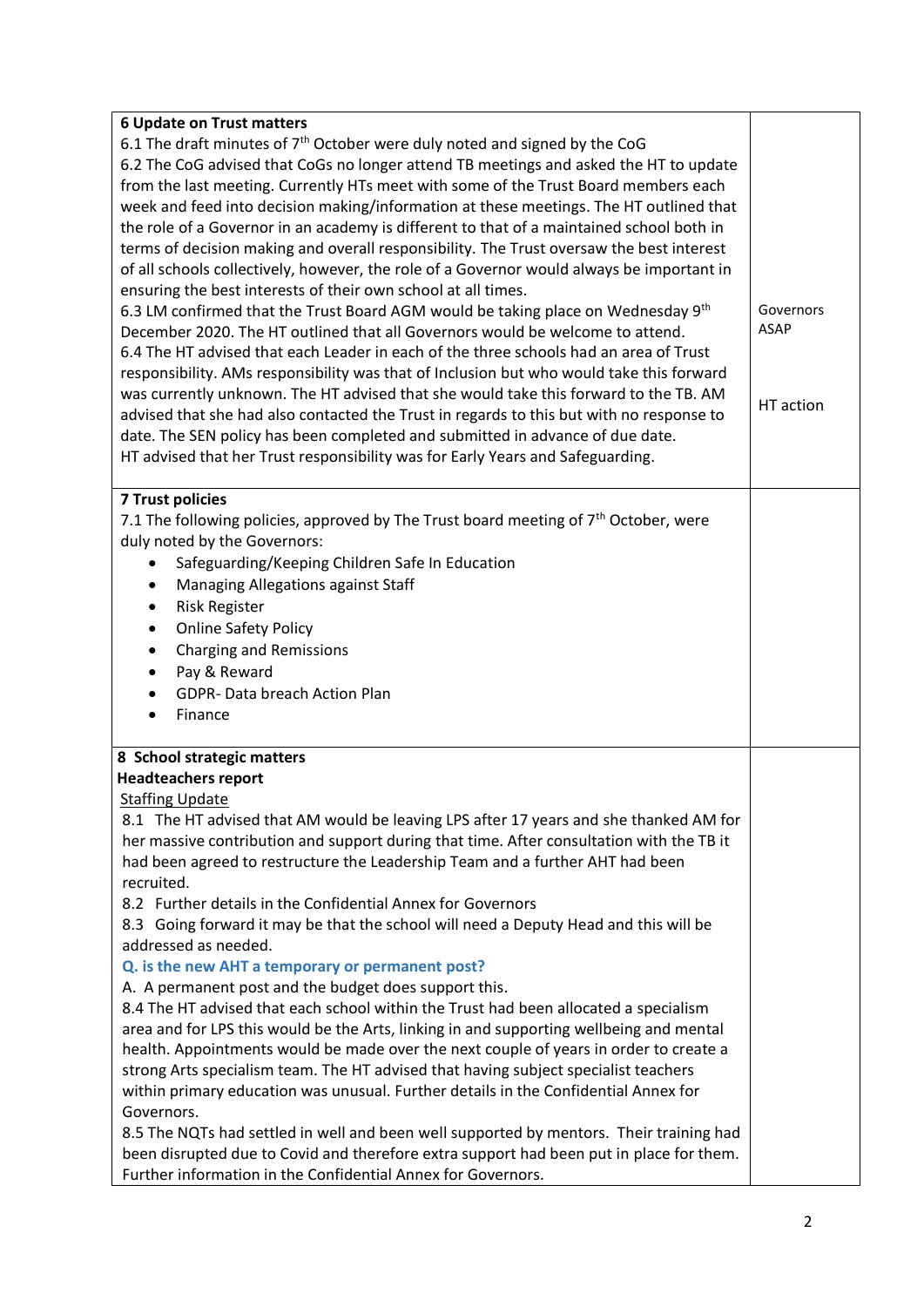| 8.6 The years 3 and 1 bubbles had been closed. HT and AM explained how bubble                   |                  |
|-------------------------------------------------------------------------------------------------|------------------|
| closures had impacted on staff and staffing issues.                                             |                  |
| Q. How has Covid impacted on the staff in terms of wellbeing?                                   |                  |
| A. Staff are anxious about their own health and personal situations. The impact of closing      |                  |
| a bubble has been massive in terms of staff logistics and wellbeing. The SLT team had           |                  |
| provided support across the board.                                                              |                  |
| Q. Do you find that the SLT team has become highly operational?                                 |                  |
| A. Definitely. AM advised that a domino effect occurred with each closure for example,          |                  |
| the SLT had become more operational in filling staffing and midday supervisor gaps when         |                  |
| needed. HT advised that staff wellbeing had been affected throughout the school. The            |                  |
| camaraderie and support amongst the staff had been difficult to maintain, for example           |                  |
| with 7 different staff rooms supporting each bubble and one year group staggering their         |                  |
| lunch breaks to cover lunch supervision.                                                        |                  |
| Q, What is the expectation from the leadership team for those members of staff in               |                  |
| isolation at home?                                                                              |                  |
| A. Expectations had been emailed to all staff and we spoke at length to support staff           |                  |
| too. There is an obligation for them to continue working but as flexibly as possible in         |                  |
| order to try and fulfil their working hours. This could involve completing online training      |                  |
| and perhaps taking some direction from class teacher on doing things at home. Ideally           |                  |
| live lessons would be good wherever possible but currently staff are using Google               |                  |
| Classrooms for daily learning and updating this regularly. The school is aware that             |                  |
| different home situations will affect what staff are able to do. Live learning and pre-         |                  |
| recorded You Tube video clips have been used.                                                   |                  |
| 8.7 BF praised staff for the ways in which they have coped with remote working and              |                  |
| despite using different methods, they had all seen very successful outcomes. AM praised         |                  |
| all staff for the speed in which they had picked up a new method of teaching through            |                  |
| remote learning and praised their bravery for being in school during this time. BF              |                  |
| advised that the set up in having assigned AHTs to each year group had helped                   |                  |
| enormously in providing support and keeping the school running as smoothly as possible.         |                  |
| Q. Do you have psychological first aiders in place? These have been set up by Public            |                  |
| Health England and designed to look after peoples welfare.                                      |                  |
| A. Currently the nurture/wellbeing team along with an AHT/AM oversee with this but              |                  |
| without any formal training. Mental Health First Aiders had been discussed with DW/AM           |                  |
| at the beginning of the year but was still pending. The TB are looking into developing a        | MT ASAP          |
| Wellbeing document in due course. Several members of staff are mentors/coaches and              |                  |
| may want to benefit from this training. After further discussion it was agreed that MT          |                  |
| would send on links to HT for further perusal.                                                  |                  |
| <b>Staff Appraisal</b>                                                                          |                  |
| 8.8. HT explained that teaching and support staff had been placed on different appraisal        |                  |
| cycles but this had recently changed. The appraisal cycle now ran from September to             |                  |
| September in line with the academic year.                                                       |                  |
| 8.9 Further details in the Confidential Annex for Governors                                     |                  |
| <b>Professional Development Summary</b>                                                         |                  |
| 8.10 HT advised that on 22 <sup>nd</sup> October the law changed to include remote learning via | SM/BF next       |
| Google Classrooms. On 23 <sup>rd</sup> October the school ran a Professional Development Day on | monitoring visit |
| remote learning and the system had been in place and used since then. Governors will            |                  |
| need to note this and look at the impact on the next monitoring visit.                          |                  |
| 8.11 The HT stressed that children are supposed to be in school and remote learning is          |                  |
| not used as an alternative to attending school wherever possible.                               |                  |
| 8.12 The CoG commended the use of Google Classroom and the way in which this was                |                  |
| being used by staff. She felt the detail and the way in which it engaged children was           |                  |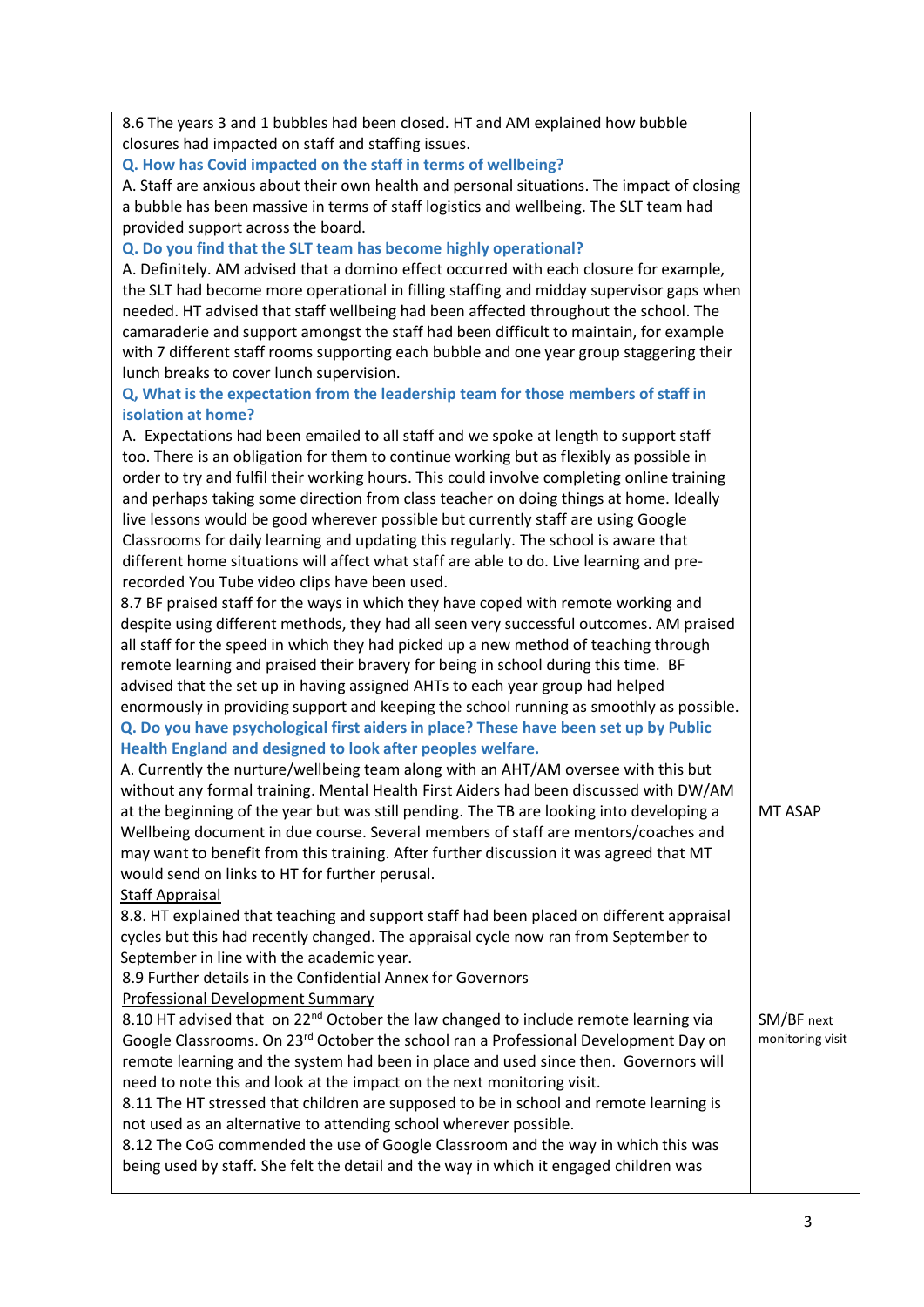| brilliant and the turnaround of feedback by staff, very impressive. BF advised that this                   |                                |
|------------------------------------------------------------------------------------------------------------|--------------------------------|
| had been set up very quickly and the staff involved deserved a lot of credit for their                     |                                |
| ability and hard work.                                                                                     |                                |
| Q, Do you think that Google Classroom would work for older children or would you                           |                                |
| prefer using live lessons?                                                                                 |                                |
| A. Currently Google Classroom is working well for everyone. Staff have been encouraged                     |                                |
| to use Live Lessons but the quantity of work and feedback work well with Google                            |                                |
| Classroom. KS2 have 3 hours of learning a day and KS1 have 2 hours but generally they                      |                                |
| are given more. The You Tube videos are building up a teaching bank for future usage.                      |                                |
| The Live Link would be more of a wellbeing link with interaction between teachers and                      |                                |
| children but for lesson input, You Tube works brilliantly. For live lessons, there could be                |                                |
| an accessibility issue for children in busy households who may not be able to log on at a                  |                                |
| specific time. This means more work for teachers loading the lessons up onto You Tube                      |                                |
| so that children can access this in their own time.                                                        |                                |
| 8.13 The HT advised that remote learning had become part of the teacher training                           |                                |
| course. She commented that due to remote learning, online safety had automatically                         |                                |
| tightened up, once children had become aware that their comments could be seen and                         |                                |
| couldn't be erased. Live lessons could be accessed via Oaks Academy links and some of                      |                                |
| these had already been used at school. Other online systems had been purchased, for                        |                                |
| example, Purple Maths.                                                                                     |                                |
| <b>School Improvement</b>                                                                                  | <b>SS ASAP</b>                 |
| 8.14 HT advised that parents should be following the School Twitter feed and asked SS to                   |                                |
| view this too in the absence of monitoring visits to school.                                               |                                |
| <b>Admissions &amp; School Roll</b>                                                                        |                                |
| 8.15 HT advised that approximately 50% of the places for 2021/22 had been filled by                        | Governors by                   |
| siblings with the other 50% coming from the wider community. Tours were unable to                          | next meeting                   |
| take place this year and instead, a video led by BF, had been made and Governors were                      |                                |
| asked to view this. Positive feedback had been received from parents. However, there                       |                                |
| were some concerns that the lack of tours/visits could affect the take up of places at LPS<br>for 2021/22. |                                |
| <b>Attendance</b>                                                                                          |                                |
| 8.16 The attendance figure had dropped slightly. The HT advised that if children were off                  |                                |
| school and isolating, this did not count as non-attendance. However, if they became                        |                                |
| genuinely ill, the coding changed and they were then classed as absent. The figures were                   |                                |
| skewed by those children isolating at home. The response overall to home learning had                      |                                |
| been very good and school had made regular contact with isolated children.                                 |                                |
| Q. Does the school note on its records when children are out of school for two weeks                       |                                |
| isolating?                                                                                                 |                                |
| A. Yes and usually the Safeguarding pairs would be able to see these records during their                  |                                |
| monitoring visits. Each term the safeguarding leads meet. (ID leads on this). Attendance                   |                                |
| and the reasons why children are absent from school, are looked at in detail.                              |                                |
| Behaviour                                                                                                  |                                |
| 8.17 Two racial incidents had been reported in 2019/20.                                                    |                                |
| <b>Budget Update</b>                                                                                       |                                |
| 8.18 The Covid Catch up funding plan had been sent out to Governors. £80 per pupil had                     |                                |
| been received so approximately £52k in total. This had been used to employ current part                    |                                |
| time teachers to run groups, individual sessions, and tuition and interventions to help                    |                                |
| some children to catch up and to close gaps for those children who needed additional                       |                                |
| support.                                                                                                   |                                |
|                                                                                                            | KA/SS next<br>monitoring visit |
|                                                                                                            |                                |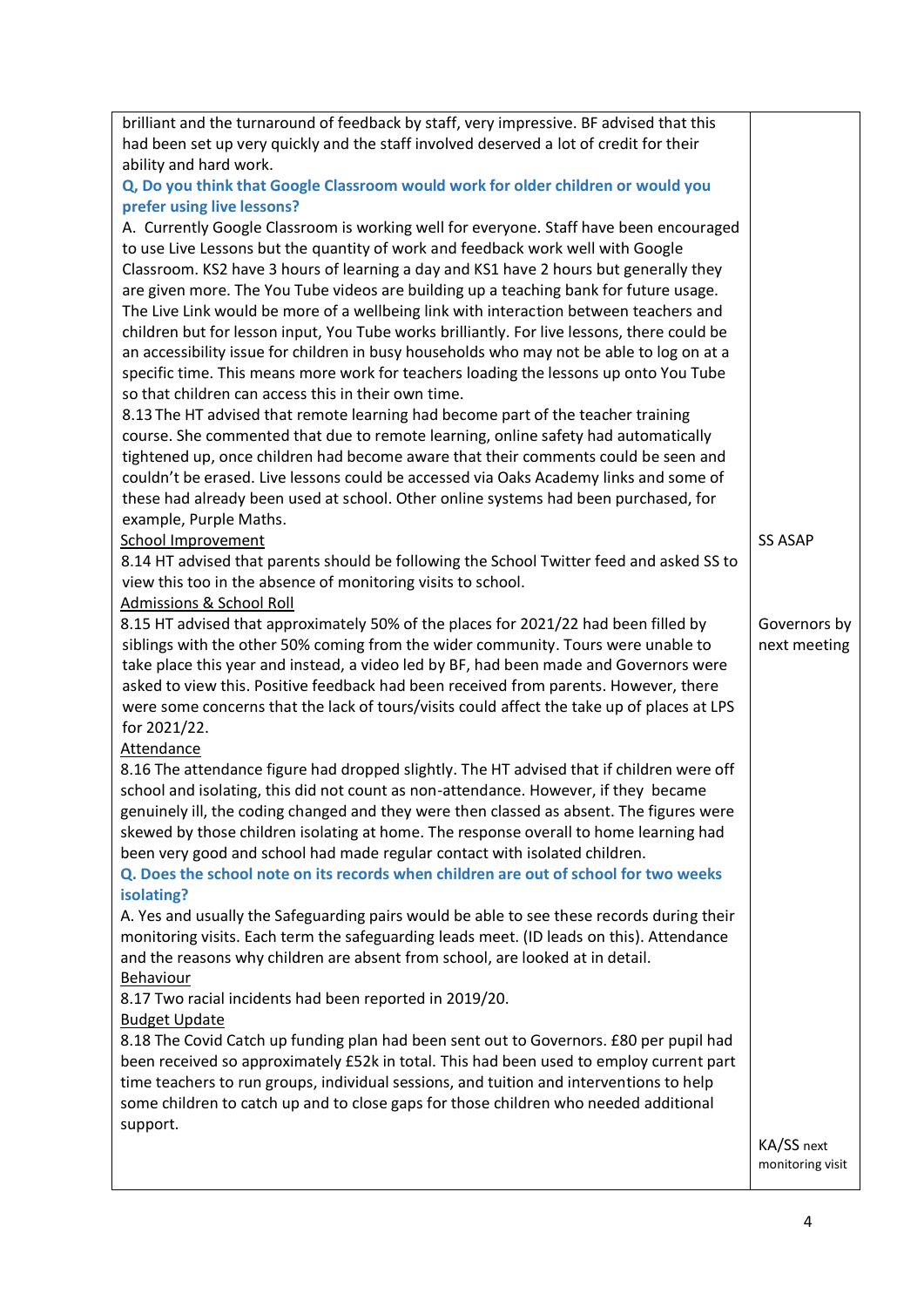| 8.19 The HT advised that the hygiene budget was excessive but necessary. Governors                                                |                              |
|-----------------------------------------------------------------------------------------------------------------------------------|------------------------------|
| would need to look at the impact of this on the overall budget, at the next monitoring                                            |                              |
| visit.                                                                                                                            |                              |
| 8.20 The HT confirmed that LPS would be receiving four new laptops under the new                                                  | All Governors                |
| Government initiative and these had been ordered.                                                                                 | next meeting                 |
| 8.21 Governors were asked to read the Pupil Premium update to see how this funding                                                |                              |
| would be used.                                                                                                                    |                              |
| 8.22 The HT advised that the all summer exams in May 2020 had been cancelled,                                                     |                              |
| however, the Government had requested that all Yr 2 children should complete the Yr 1                                             |                              |
| phonics tests in November/December 2020. The LPS pass rate had been estimated at                                                  |                              |
| 81%, approximately 10% below the school's usual pass rate. Staff had worked                                                       |                              |
| exceptionally well to close the gap. AM advised that some of the Yr2 children, who were                                           |                              |
| predicted to pass the test, were absent from school at the time of the tests. This meant                                          |                              |
| that the final results would have shown as skewed.                                                                                |                              |
| Q. Have you seen an increase the free school numbers increased because of Covid?                                                  |                              |
| A. There has been a small increase so far.                                                                                        |                              |
| Internal report                                                                                                                   | <b>LM ASAP</b>               |
| 8.23 The HT advised that Internal Reviews took place during Terms 2,4,6 each academic                                             | Governors<br>next monitoring |
| year. This terms Internal Review had been conducted on Zoom by Peggy Murphy, Interim                                              | visit                        |
| CEO from the Trust Board, who had highlighted what she had felt able to comment on.                                               |                              |
| LM was asked to note the areas for development and action at the end of the review and                                            |                              |
| send to the relevant monitoring pairs.                                                                                            |                              |
| <b>School Strategic Document</b>                                                                                                  |                              |
| 8.24 The School Strategic Document for 20/21 was duly approved.                                                                   |                              |
| 8.25 The HT advised that the document was in the process of being updated and would                                               |                              |
| be sent to Governors once completed. This would include Covid updates.                                                            |                              |
| Any school statutory documents (including school specific policies for approval)                                                  |                              |
| <b>Emergency Procedures Plan</b><br>$\bullet$                                                                                     |                              |
|                                                                                                                                   |                              |
| <b>Accessibility Plan</b><br>$\bullet$                                                                                            |                              |
| <b>Pupil Premium Review</b><br>$\bullet$                                                                                          |                              |
| <b>Sports Premium Review</b><br>$\bullet$                                                                                         |                              |
| 8.26 The HT advised that the Covid Policy had also been submitted to Governors for                                                |                              |
| perusal. Minor changes had been made but it was felt that this gave more clarity.                                                 |                              |
| 8.27 The above policies were discussed and approved.                                                                              |                              |
|                                                                                                                                   |                              |
| 9 Safeguarding and disability matters<br>9.1 Disability access in the swimming pool had been under discussion. It had been agreed |                              |
|                                                                                                                                   |                              |
| that a hoist would not be but the toilet would need to be made accessible. The total                                              |                              |
| project cost had been estimated at £6500 and had been submitted to the Trust Board for                                            |                              |
| approval.                                                                                                                         |                              |
| 10 Any other school matters                                                                                                       |                              |
| 10.1 There were no other school matters to report.                                                                                |                              |
|                                                                                                                                   |                              |
| 11 Governor monitoring                                                                                                            |                              |
| 11.1 It was confirmed that Monitoring meetings for 2020/21 would take place on the                                                |                              |
| following dates:                                                                                                                  |                              |
| 5 <sup>th</sup> March 2021                                                                                                        |                              |
| 18 <sup>th</sup> June 2021                                                                                                        |                              |
| With the timetable for each visit remaining as follows:                                                                           |                              |
| 8-10am - Quality of Education<br>$\circ$                                                                                          |                              |
|                                                                                                                                   |                              |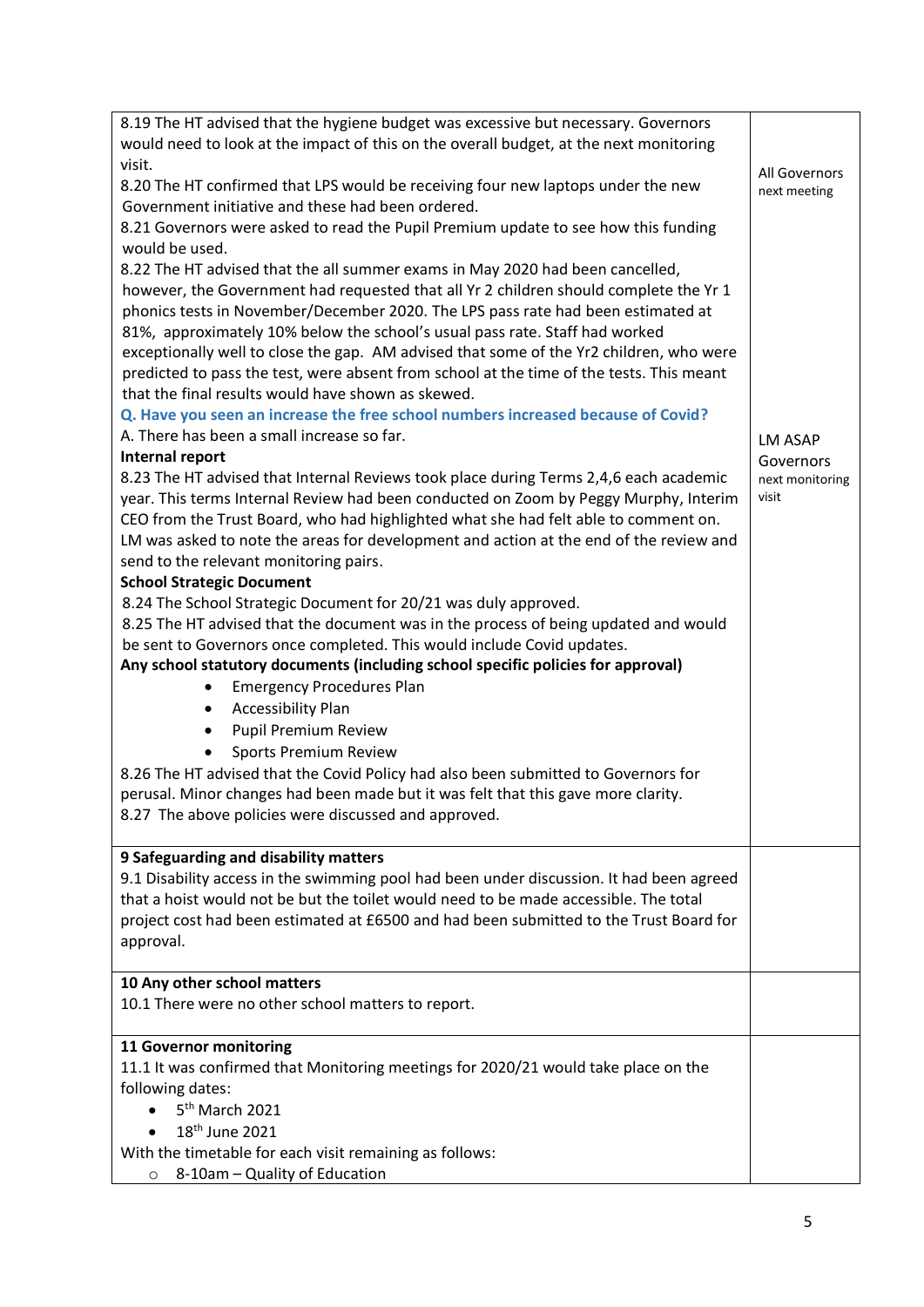| 10am-12.30pm - Leadership and Resources<br>$\circ$                                                     |                |
|--------------------------------------------------------------------------------------------------------|----------------|
| 1-3pm - Welfare<br>$\circ$                                                                             |                |
| 11.2 Monitoring pairs were agreed as follows:                                                          |                |
| Quality of Education - Sam McMahon/Ben Farley                                                          |                |
| Welfare - Matt Tarrant<br>$\bullet$                                                                    |                |
| Leadership & Management - Sam Sanders/Katherine Atkinson                                               |                |
| 11.3 There were no questions regarding the reports. The CoG/HT advised that the                        |                |
| standard of reporting and the detail given in the reports was very good and accordingly                |                |
| thanked Governors for their input. The CoG reported that the standard of reporting from                |                |
| the SLT and teaching team had been more strategic and that had really helped the                       |                |
| Governors with reporting.                                                                              |                |
| 11.4 After discussion it was agreed that the monitoring repairs would remain (see 11.2                 |                |
| above). A vacancy under Welfare remained.                                                              |                |
| 11.5 The HT advised that the budget report would be dealt with by the Leadership and                   |                |
| Resources pair. Budget meetings would be held on the Monday after the Friday visits.                   |                |
| 12 Any other governor matters                                                                          |                |
| 12.1 Any LGB training needs                                                                            |                |
| $28th$ January 2021 – online training<br>$\bullet$                                                     |                |
| 12 <sup>th</sup> February 2021 - whole school Child Protection and Safeguarding training.<br>$\bullet$ | Governors to   |
| Governors were invited to attend. Times would be confirmed in due course but                           | attend         |
| a morning session was anticipated.                                                                     |                |
| 12.2 On behalf of the Governing Body, the CoG gave thanks to AM for her outstanding                    |                |
| positive impact and contribution to LPS and confirmed that she would be greatly missed.                |                |
| The HT concurred and added that AM would be irreplaceable and KA thanked AM for her                    |                |
| excellent teaching. AM thanked everyone for their kind words and praised LPC for the                   |                |
| expertise that existed at LPS                                                                          |                |
| 13 Agreement of confidentiality and action points                                                      |                |
| 13.1 items of confidentiality and action points were agreed. Action points are listed                  |                |
| below.                                                                                                 |                |
| 14 Points to feed back to the Trust Board                                                              |                |
| 14.1 SM would check for any updates on the Inclusion replacement for AM (item 6.4                      |                |
| above)                                                                                                 |                |
|                                                                                                        |                |
| 15 Dates for next LGB meetings and any school events:                                                  |                |
| T3 Weds 3rd Feb 2021                                                                                   |                |
| T4 Weds 24th Mar 2021                                                                                  |                |
| T5 Weds 19 <sup>th</sup> May 2021                                                                      |                |
| T6 Weds 7 <sup>th</sup> July 2021                                                                      |                |
| 15.1 After discussion it was agreed to trial a 5pm-7pm meeting time for 3rd Feb 2021 and               | LM next        |
| to discuss and decide on meeting times going forward. LM to add to next agenda                         | agenda         |
| 15.2 Governors were advised to check the weekly newsletter for school events. LM to                    | <b>LM ASAP</b> |
| check that SS is on the newsletter list.                                                               |                |
|                                                                                                        |                |

Signed………………………………………… Date………………………………

*(Chair of governors to initial bottom of every page)*